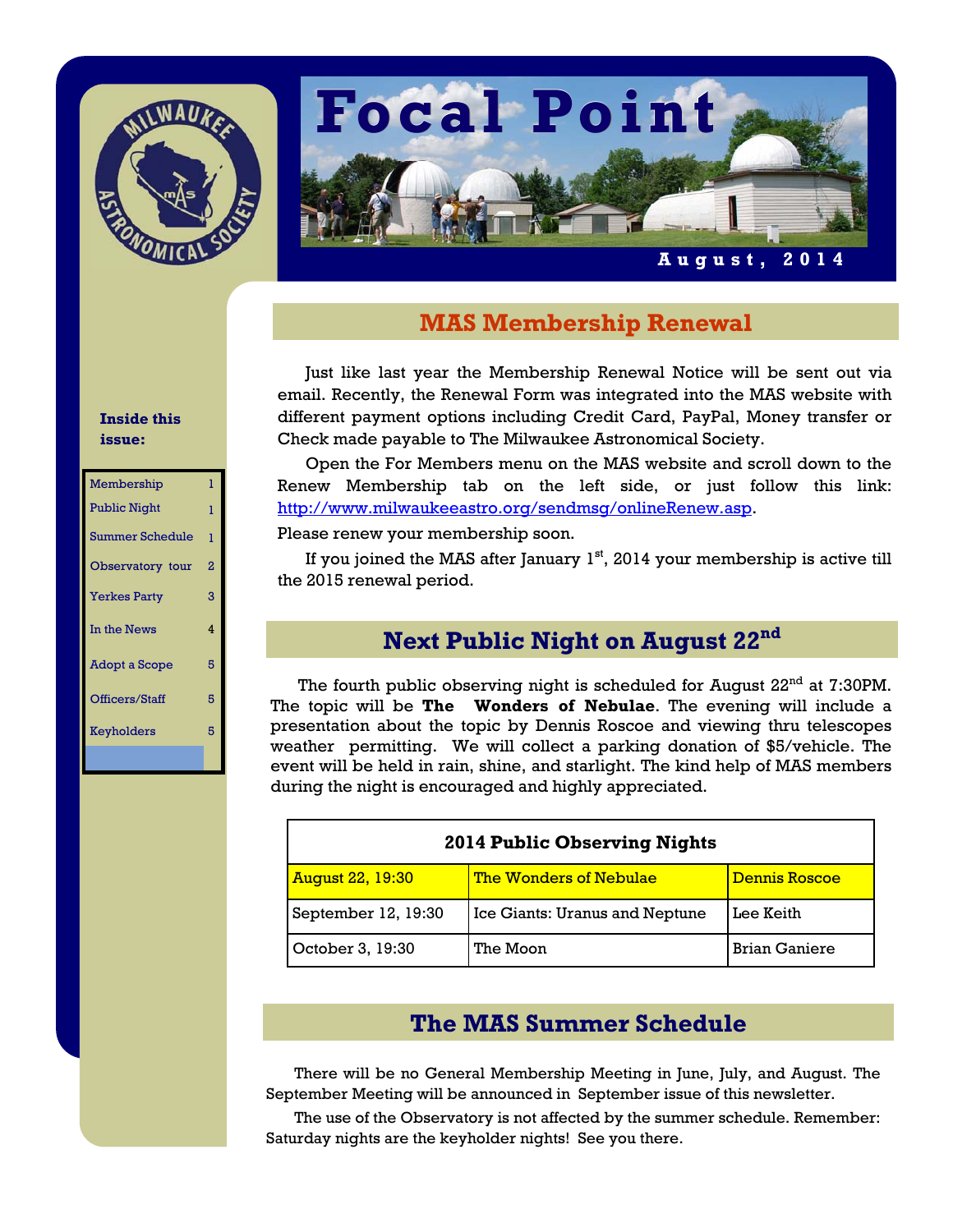## **Page 2**

# **Observatory Tour**



 Maintaining a good relationship with the New Berlin Public Library is part of our public outreach. Recently our Observatory Director, Gene Hanson visited the library and gave a presentation about the MAS and astronomy.

On the Tuesday night of August  $5<sup>th</sup>$ , a group organized by the New Berlin Public Library visited the Observatory. Paul Borchardt and Dan Yanko coordinated this event. They gave presentations about the history of the MAS and basics of astronomy.

 The presentations were followed by a tour of Z-dome, where Scott Jamieson introduced the Z-scope and its control room. As usual, people were amazed by the dimensions of that telescope, which was not operational due to the ongoing reconstruction effort.

 The sky cleared out somehow unexpectedly so the visitors were able to take a look at Moon, Mars, Saturn and several deep sky objects at the end of the tour.



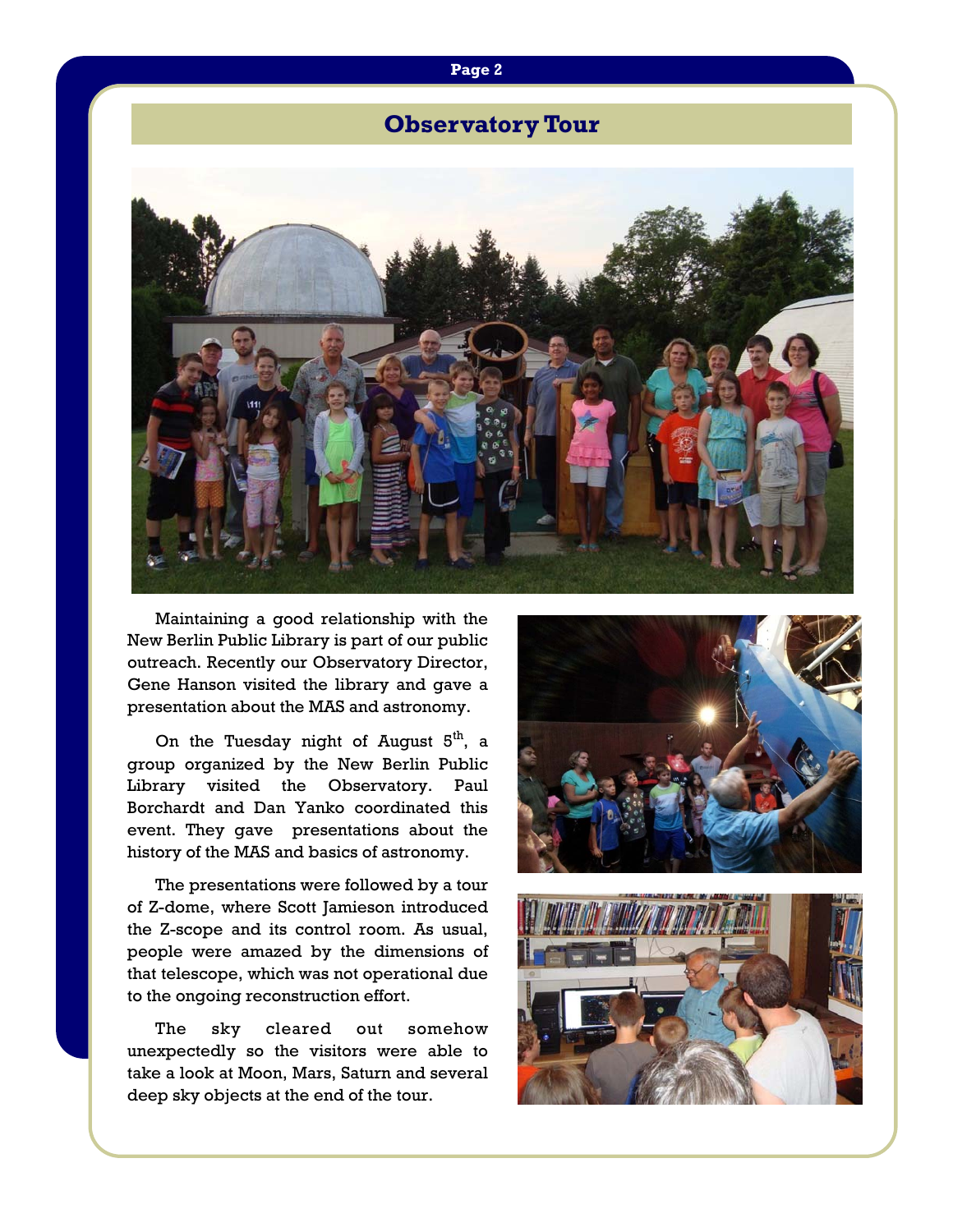## **Page 3**

# **Yerkes Summer Institute Party**

 We had another Yerkes star party under the clouds. As always, MAS has put on a star party for the one week Yerkes Summer Institute at Yerkes Observatory on August 10<sup>th</sup>. The participants are African American high school students from inner city Chicago. An average student stays in the program for three years. Program graduates succeed at a rate that is over five times better than their peers: 100% in college, 54% Science Technology, Engineering & Math majors.



 MAS was represented by seven members: Russell Chabot, Henry Gerner, Agnes Keszler, Tamas Kriska, Paul Smith, Sue Timlin, and Lance Traylor accompanied by family members.

 The students could not see anything through telescopes, but fortunately this event is not all about showing celestial object to an audience. Technical aspects of astronomy is also of great interest to these students. We had to explain the working principles of our equipment and answer lots of questions.



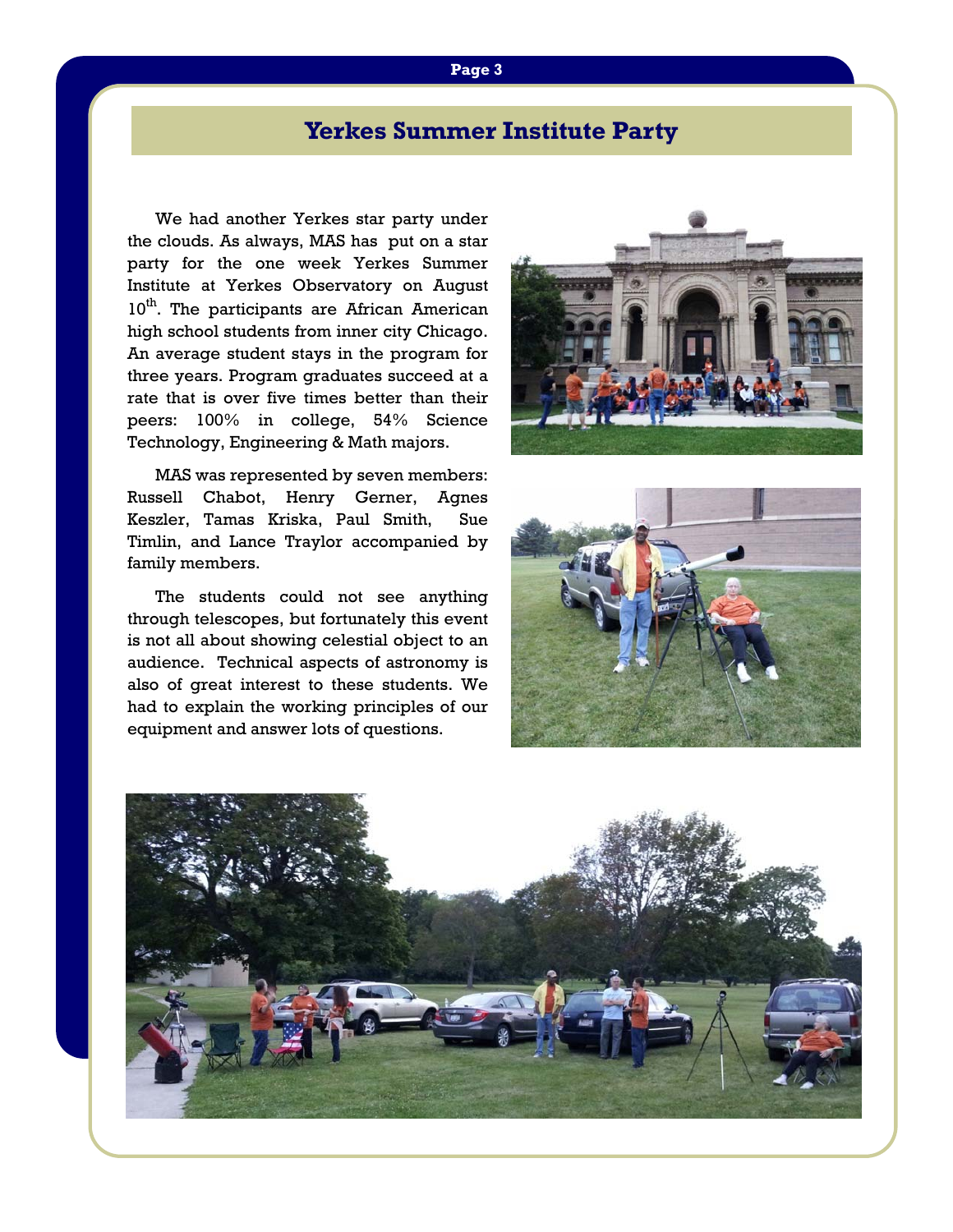# **Magnetically Levitating Black Holes In the Astronomical News**

Lurking in the centers of most galaxies, including our own Milky Way, are supermassive black holes: monsters from several hundred thousand to several billion solar masses jammed into a volume equivalent to that of our solar system. Gas or stars drifting too close will find themselves caught in the grip of the powerful gravitational field, trapped in an inexorable

death spiral ever faster and tighter down toward the black hole, until voraciously consumed in a last gasp of electromagnetic radiation. Right?

 Not so fast. A new study of 76 supermassive black holes, combining analysis of observations with computer simulations, reveals that some galactic behemoths have magnetic fields powerful enough to counteract the enormous pull of their gravity—thereby allowing clouds of gas or other objects at the top of the magnetic fields to levitate temporarily in place above a supermassive black hole.

 Of interest are blazars: active galactic nuclei (AGNs) that beam extremely bright, energetic, collimated jets of

gas at nearly the speed of light in the direction of the Earth. Such jets—which shoot out along the axis of rotation of a disk of gas accreting around a rotating black hole—emit powerful radiation at radio wavelengths. Only about one in ten AGNs have powerful radio-emitting jets.

 From such radio emission independently observed by other astronomers at different frequencies using very long baseline interferometry (VLBI) from a vast network radio telescopes separated by thousands of miles, the authors determined the strengths of magnetic

fields threading through the jets and central black holes of 68 blazars and eight nearby radio galaxies. Included were such famous galaxies as the beautiful spiral Messier 81 in Ursa Major, Centaurus A (the radio galaxy nearest to our Milky Way), and Cygnus A (a famous radio galaxy discovered in 1939 by radio astronomy pioneer Grote Reber).



*A computer simulation shows gas (yellow) falling in the direction of a central black hole (too small to be seen). Twin jets (blue), strongly focused by spiral magnetic field lines, shoot out towards the top and bottom, perpendicular to the plane of the rotating accretion disk. Credit: Alexander Tchekhovskoy / LBNL*

 Good agreement was found between the predictions of the computer simulations and the measured magnetic field strengths. The simulations revealed that the magnetic fields, which are twisted by the rotation of a supermassive black hole, are strong enough to counteract the pull of gravity and retard the infall of gas. The twist also transfers black hole rotational energy to electromagnetic energy of the jets, which carry it out as far as several light-years away.

 Thus, the jet-launching regions of these radio-loud galaxies are threaded by dynamically important [magnetic] fields, which will affect the disk properties.

These fields obstruct gas infall, compress the accretion disk vertically, slow down the disk rotation by carrying away its angular momentum in an outflow, and determine the directionality of jets.

#### *–Trudy E. Bell, M.A.*

The University of California High-Performance AstroComputing Center (UC-HIPACC), based at the University of California, Santa Cruz, is a consortium of nine University of California campuses and three Department of Energy laboratories (Lawrence Berkeley Laboratory, Lawrence Livermore Laboratory, and Los Alamos National Laboratory). UC-HiPACC fosters collaborations among researchers at the various sites by sponsoring an annual advanced International Summer School on AstroComputing (ISSAC), offering travel and other grants, co-sponsoring conferences, and drawing attention to the world-class resources for computational astronomy within the University of California system. More information appears at http://hipacc.ucsc.edu .

#### **Page 4**